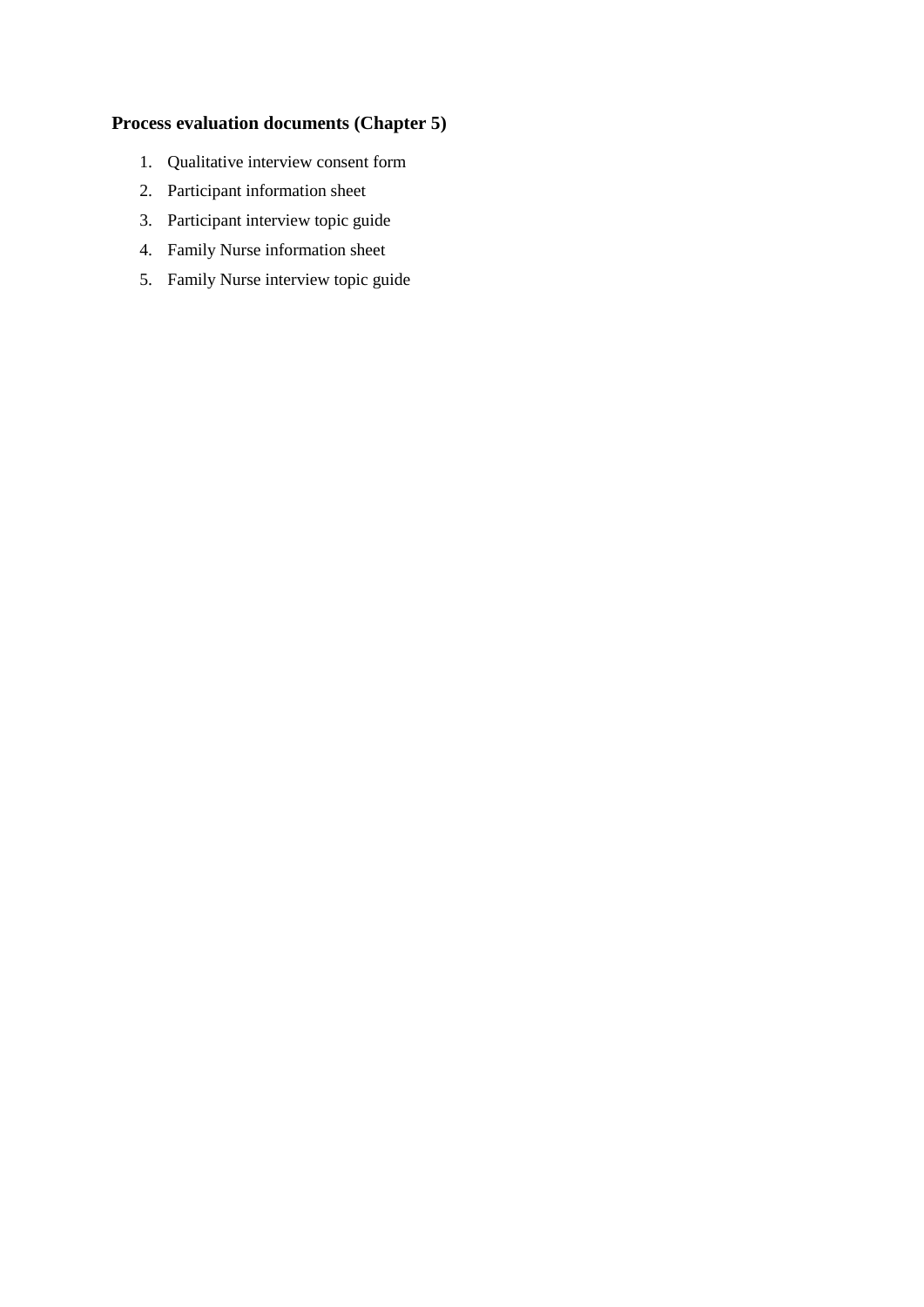



# First Steps Randomised Trial of gFNP

# **Consent form for qualitative interview participants**

(Please tick each box)

\_\_\_\_\_\_\_\_\_\_\_\_\_

| 1 | I confirm that I have read and understood the information sheet dated<br>November 4, 2014 for the above study and have had the opportunity to<br>ask questions and have had these answered satisfactorily. |  |
|---|------------------------------------------------------------------------------------------------------------------------------------------------------------------------------------------------------------|--|
|   | 2 I understand that my participation is voluntary and that I am free to<br>withdraw at any time, without giving any reason, without any of my legal<br>rights being affected.                              |  |
| 3 | I agree to the interview being audio taped. I understand that I can ask<br>for the recorder to be switched off at any time without giving a reason.                                                        |  |
| 4 | I understand that direct quotes may be used in the study write up but<br>that they will be anonymised so that no individual or location can be<br>identified.                                              |  |
| 5 | I understand that the information which I provide will be treated in<br>confidence and that it will not be shared with any person outside of the<br>research team.                                         |  |
| 6 | I agree to take part in the above study.                                                                                                                                                                   |  |

Name \_\_\_\_\_\_\_\_\_\_\_\_\_\_\_\_\_\_\_\_\_\_\_\_\_\_\_ (PLEASE PRINT) Date

Signature \_\_\_\_\_\_\_\_\_\_\_\_\_\_\_\_\_\_\_\_\_\_\_\_\_\_\_\_\_\_\_\_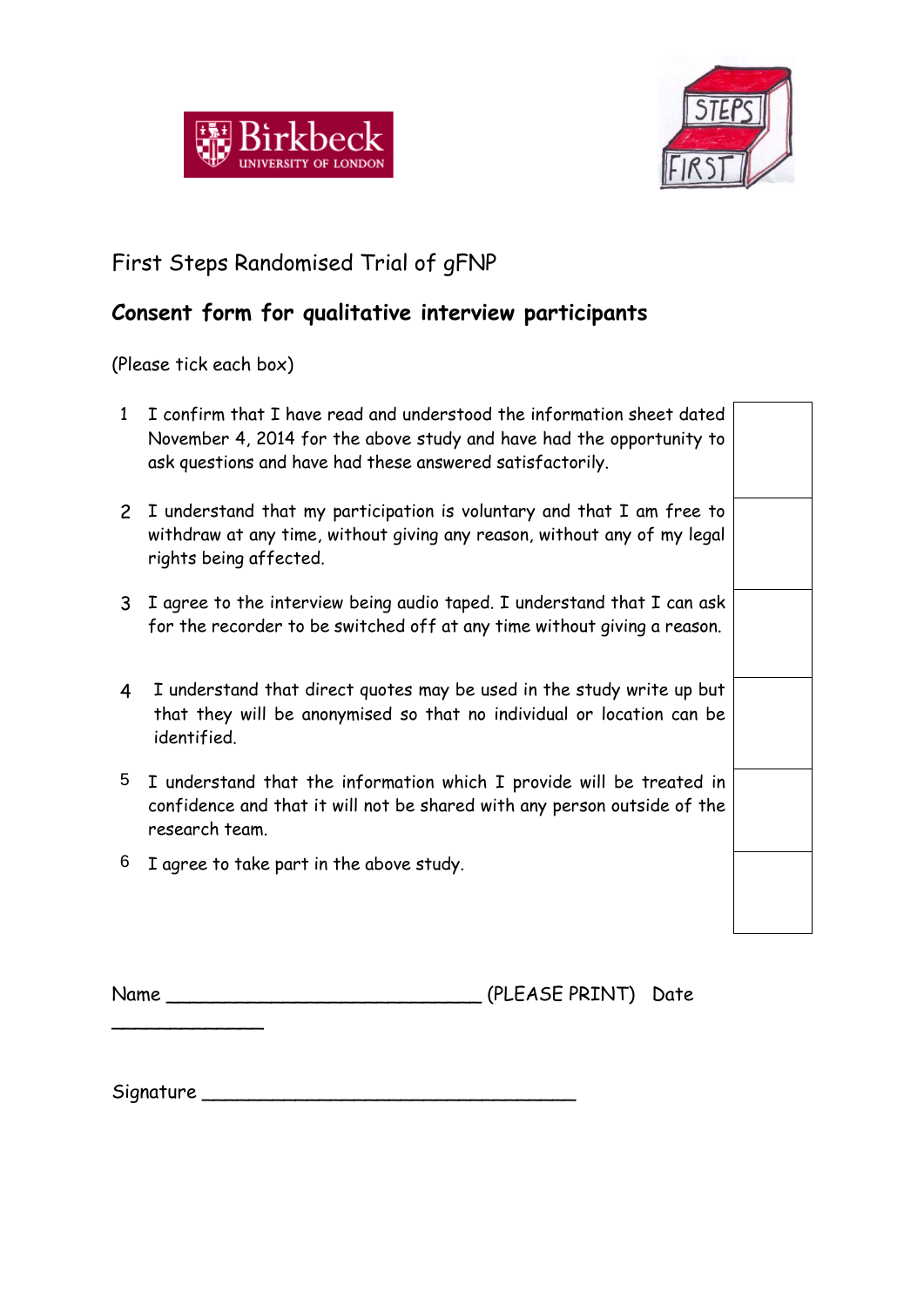



# **First Steps Study**

## **Participant, Qualitative Interview Information Sheet**

## **The study**

We are inviting you to take part in one additional part of the First Steps study. Before you decide it is important to understand why this part of the research is being done and what it would involve. Please take the time to read the following information carefully. It explains why this part of the research is being done and what it will mean for you. A researcher will go through it with you and answer any questions. Feel free to discuss it with friends, relatives, or anyone else you normally talk to. **Part 1** tells you the reason for the interview and what will happen if you take part. **Part 2** gives you more details about the way the study is managed.

## **Part 1**

## **What is the purpose of the interviews?**

The Group Family Nurse Partnership (gFNP) programme is a new service. To find out if this new service can make a difference we are comparing families receiving the support with others who were receiving usual services. The purpose of this part of the research is to give participating families the opportunity to tell us in more detail about the things that they like and found helpful about the service, and the things that were not so useful.

## **Why have I been invited to take part in the study?**

After you agreed to be part of the First Steps study you were allocated to receive gFNP support. You have already been approached to complete up to three structured interviews as part of the study. We are now asking a small number of the mothers and their partners, including those with a range of different experiences of the programme, to talk to us in more detail about the experience of being offered the Group Family Nurse Partnership programme. Whether you chose not to attend the programme, just attended a few sessions, or attended a lot of sessions, we are interested in your views about the programme. There are no right or wrong answers; we would like to hear your views in your own words.

## **Do I have to take part?**

It is up to you to decide whether to take part. You can keep this information sheet and you will be asked in a day or so if you would like to sign a consent form agreeing to take part in the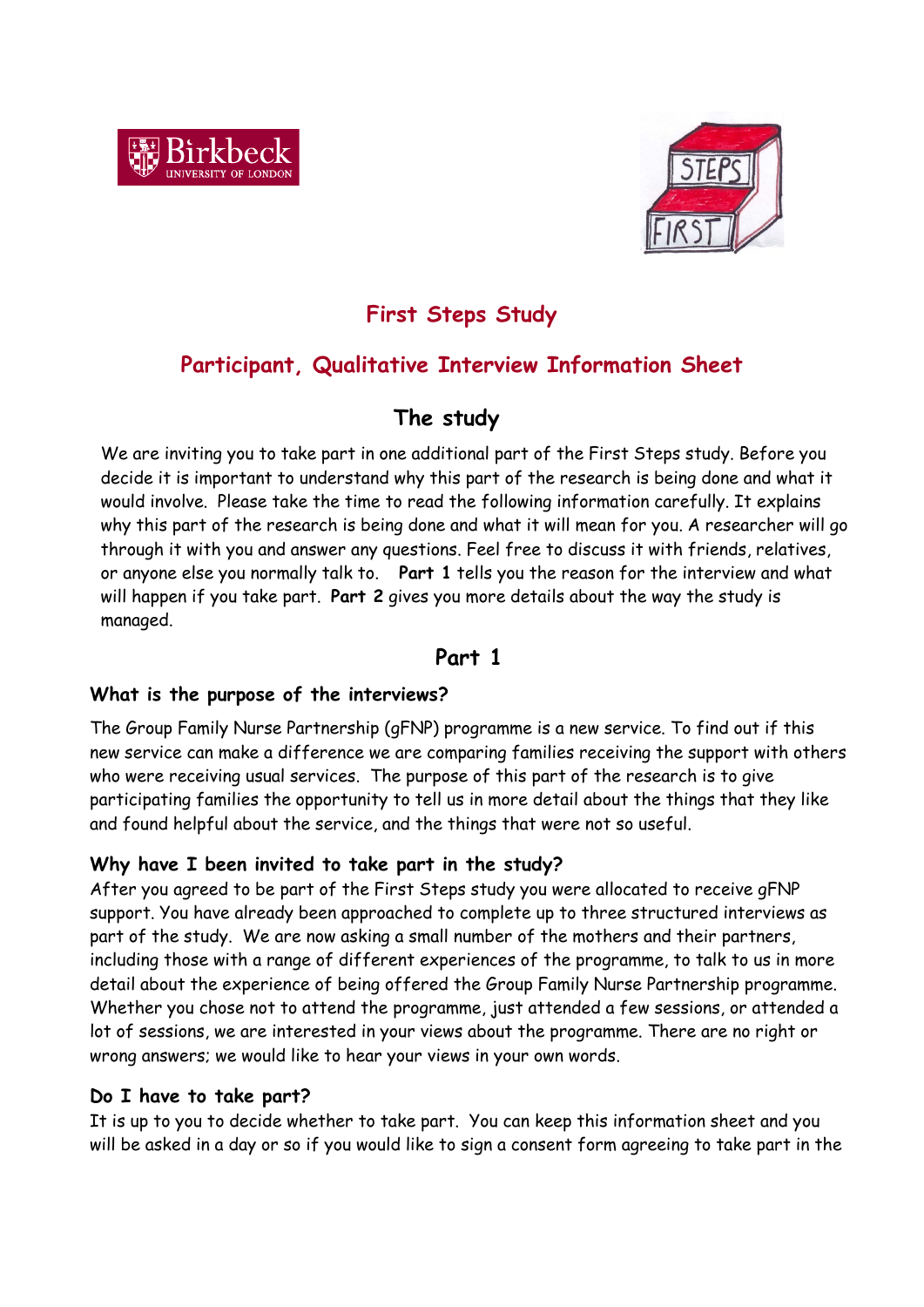interview. If you do agree you are free to withdraw at any time, without giving a reason. Taking part will not affect the standard of medical or other care you receive.

### **What will happen to me if I take part?**

If you decide to take part, one of the study researchers will visit you at your home or a location of your choosing at a time of your choosing, and will ask you what you thought about the material covered in the sessions, whether you thought they made any difference to the way you are bringing up your baby, your relationship with other group members, and any ideas that you have for improving this type of support. The interview will allow you to talk in your own words, as much or as little as you like and to mention any other topics that you think important and will take about 30-40 minutes depending on how much you have to tell us. To allow the interview to be more natural, and avoid note taking it will, with your agreement, be recorded and the conversation typed out later – with any names altered to make sure that they cannot be recognised. After the interview we will give you a £20 shopping voucher as a thank you for your time.

You may also be asked if you would share the name of your partner so that they can also be asked to take part in a similar interview, covering the same topics.

### **What are the possible disadvantages and risk of taking part?**

There should not be any disadvantages or risks to you of taking part in the interview. We find that most mothers enjoy talking about their experiences during pregnancy and during the first few years of their child's life. If you do find any question difficult to answer you can stop the interview, or move on to other topics.

## **What are the possible benefits of taking part?**

This is a new way of supporting mothers and fathers expecting a new baby so your views and experiences will be important in helping us to understand what parents found useful or not about gFNP.

## **What if there is a problem?**

Any complaint about your experiences during the study or any possible harm you might suffer will be addressed. Details about this are given in Part 2.

### **Will my taking part in the study be kept confidential?**

Yes. We follow ethical and legal practice and all information about you will be handled in confidence. The details are included in part 2.

----------------------

**This completes Part 1. If the information in Part 1 about the interview study has interested you and you are thinking about taking part, please read Part 2 before making any decision.**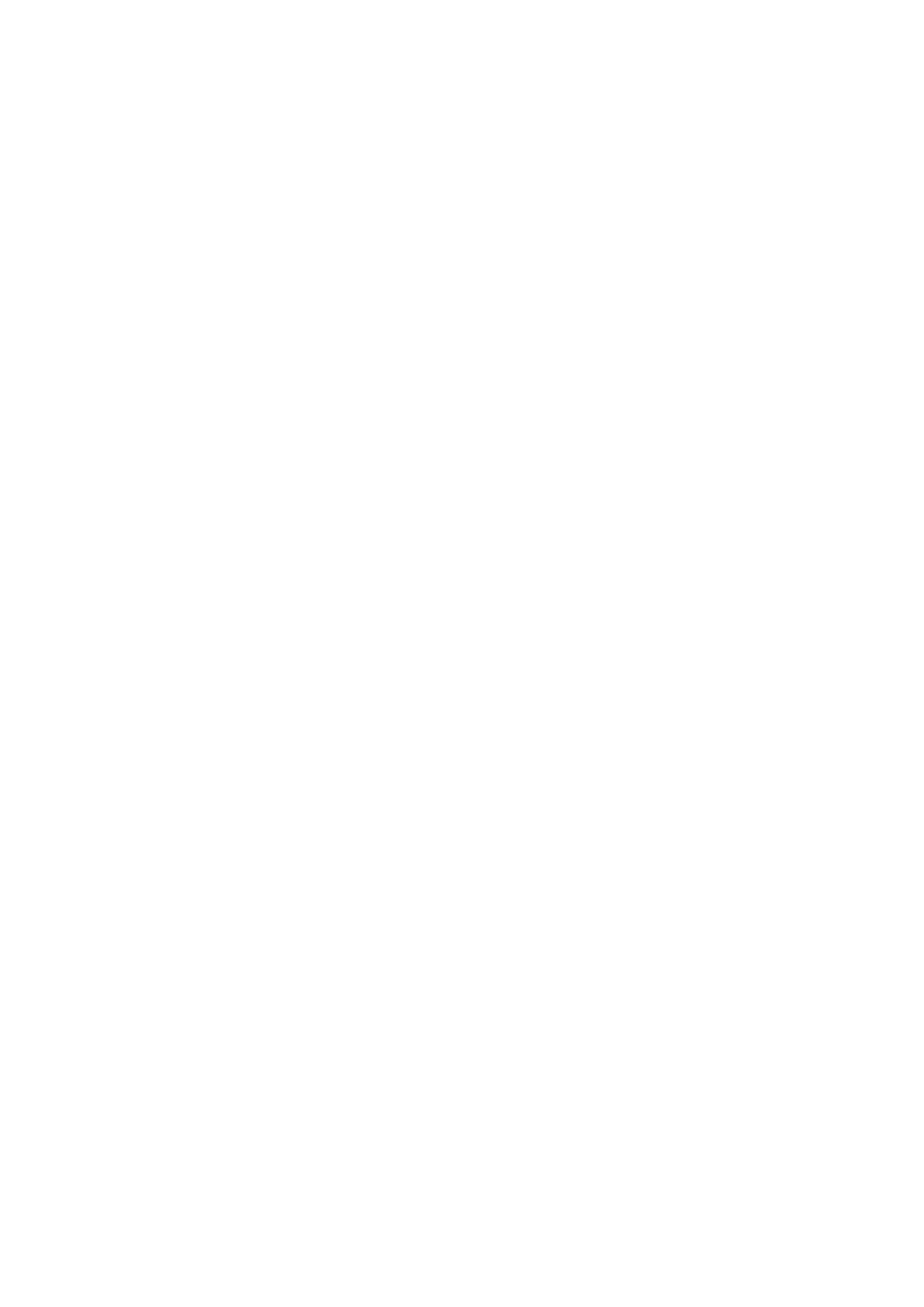## **Part 2**

### **What will happen if I don't want to carry on with the interview?**

If you agree to take part and then do not want to carry on with the interview you can just tell the researcher, who will then stop the interview. You do not have to give a reason. You can also ask for the recording to be stopped at any time without giving a reason. Your health services and other services will not be affected.

### **What if there is a problem?**

If you have a concern about any aspect of this study you should ask to speak to the researchers who will do their best to answer your questions. You can do this by contacting Jacqueline Barnes at 0207 079 0837. If you remain unhappy and wish to complain formally you can do this by using the NHS complaints

procedure [http://www.nhs.uk/choiceintheNHS/Rightsandpledges/complaints/Pages/NHSco](http://www.nhs.uk/choiceintheNHS/Rightsandpledges/complaints/Pages/NHScomplaints.aspx) [mplaints.aspx](http://www.nhs.uk/choiceintheNHS/Rightsandpledges/complaints/Pages/NHScomplaints.aspx) making your complaint to your local health trust.

### **Will my taking part in this study be kept confidential?**

Information about you will be kept strictly confidential and any identifying information such as your name and address will be removed so that you cannot be recognised. Participants are identified in computer records only by a number. No one outside the research team is given access to the information. According to Data Protection guidelines after research reports are written and published the information is kept for five years, then disposed of securely by shredding paper documents and cleaning computer storage. Audio recordings made during the research will be used only for analysis. No other use will be made of them without your written permission, and no one outside the project will be allowed access to the original recordings.

No information about you will be shared with any other agency except where UK law requires otherwise. What this means is that if you say something to the researcher in the interview that suggests you or your infant are at risk of harm or in immediate danger, or if you tell them about thoughts of harming yourself, then the research team will need to share this information with a professional involved in your care so that additional help can be arranged. You will be told if this occurs.

### **What will happen to the results of the research study?**

The results of the study should be available about six months after the study ends. This will probably be in the Autumn of 2016. We will keep you informed about progress and share the main findings, though newsletters, twitter or other electronic means, and local meetings. The results will be presented in government reports, in academic journals and in other formats for non-academic audiences.

### **Who is organising and funding the research?**

The Institute for the Study of Children, Families and Social Issues at Birkbeck, University of London is leading the research and the NHS National Institute for Health Research is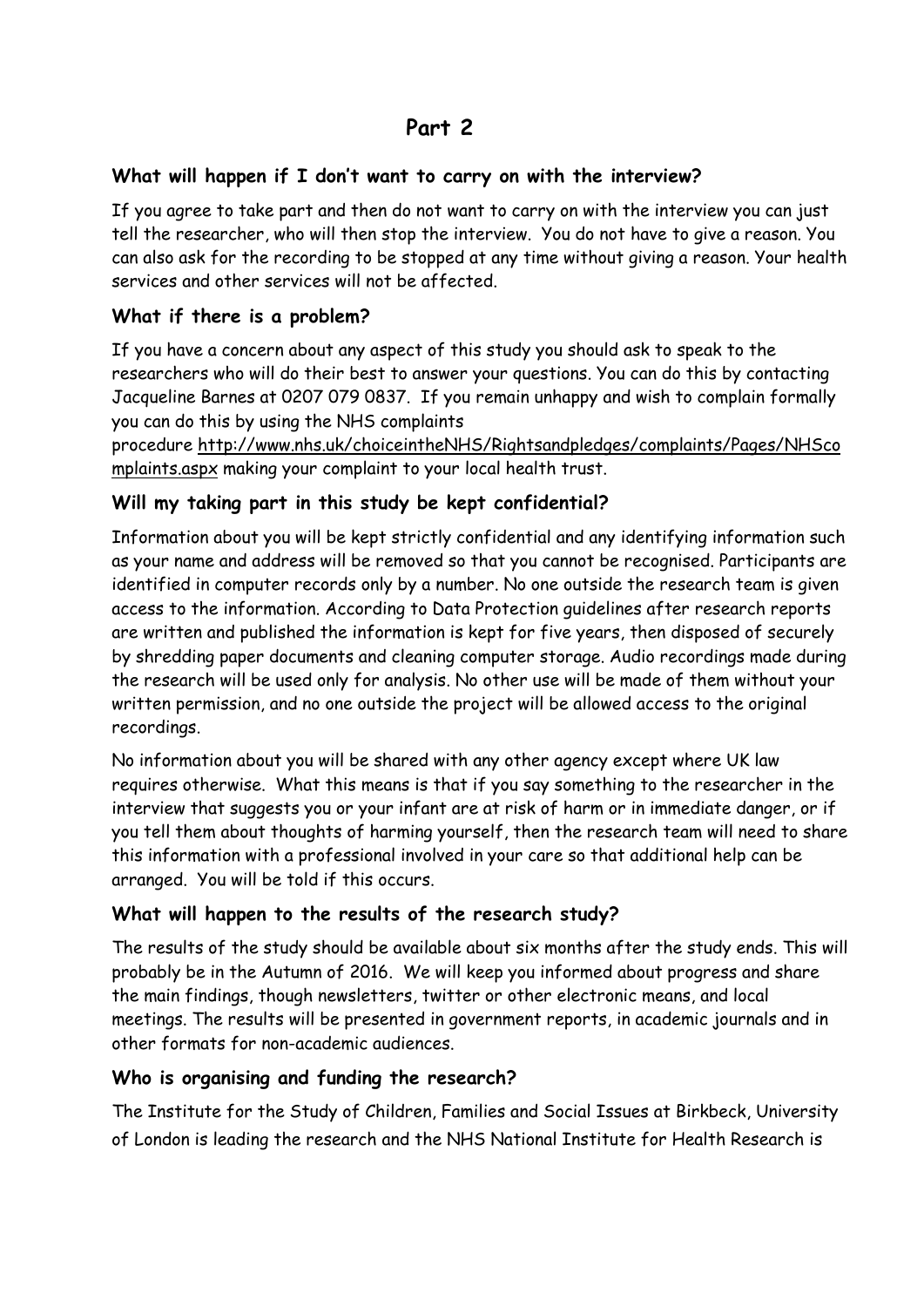funding the research. If you have any questions please do not hesitate to contact us at the telephone number or address given below.

### **Who has reviewed the study?**

Before funds were given for the study the NIHR obtained independent expert reviews of the plans. All research in the NHS is also looked at by an independent group of people, called a Research Ethics Committee, to protect your interests. It was approved in May 2013 by the South West Frenchay Committee in Bristol.

Thank you for reading this.

**Institute for the Study of Children, Families and Social Issues Birkbeck, University of London Malet Street, London WC1E 7HX 020 7079 0823, fax 020 7079 0827**

**For any enquiries e-mail: firststepsinfo@bbk.ac.uk**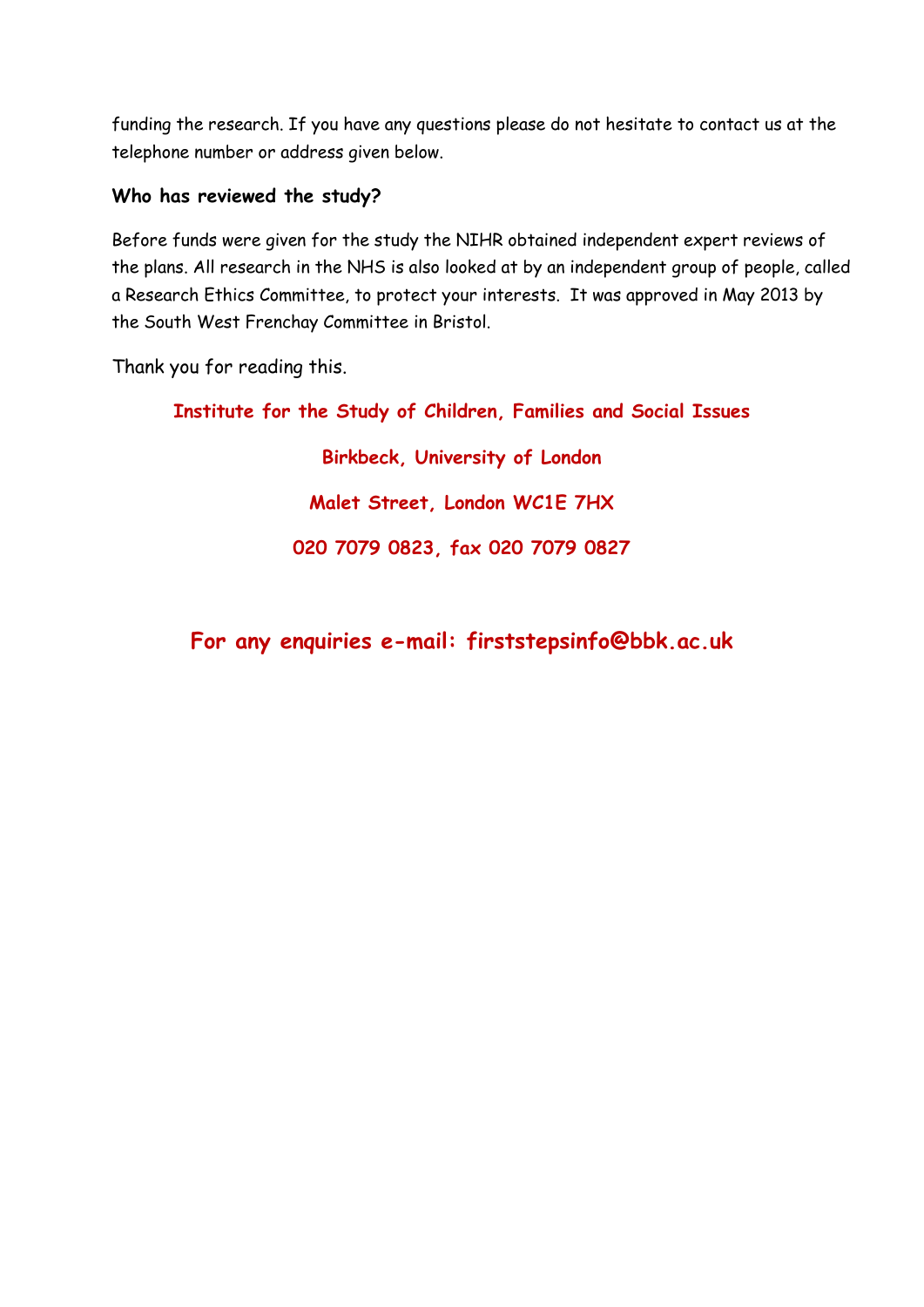### **Intervention participant qualitative interview topic guide**

*Interview to be structured around the topics below but allowing for conversation to be as natural as possible. Questions designed to guide the conversation rather than to be followed as a question and answer process.*

### **1. Attendance at gFNP sessions**

- Were you able to attend the group?
- *[If none attended*] Can you tell me a bit about why you did not go to any gFNP sessions?
- [*If any sessions attended*] Approximately how many sessions did you go to (or until what stage, pregnancy or after baby born)?
- Did your partner attend at all? If so, about how many sessions did he go to?
- Was there anything that made it more or less likely he would go to sessions?
- Were there any particular reasons when you missed a session?
- Did you have any transport difficulties, getting to the group?
- [*If stopped attending part-way through*]
	- o Can you tell me why you stopped attending the gFNP sessions?
	- o Have there been other services or support that you have used since you stopped attending the gFNP groups?
	- o How about family members or friends? Have they given support?
	- o Can you tell me something about how any other types of support compare with what you experienced with gFNP?
	- o Did this meet your needs?
	- o Did you think about returning to gFNP at any time, for example, once your baby was born if you stopped in pregnancy, or once our baby became more active in infancy?

### *IF NO ATTENDANCE AT gFNP THEN SKIP TO QUESTION 7*

- **2. Views on group activities**
- Are there any topics or activities that you have you found to be particularly useful and/or enjoyable?
- Have you been able to raise issues that you are particularly concerned about in the group? Such as your baby becoming upset if you leave him/her with another adult, or problems with weaning or eating solids?
- Could you be honest in the group, saying what you were really thinking?
- Have you mentioned things there that you have not told other people before?

### **3. Overall impact of the programme**

- Have any of the topics influenced the way you or your partner are with your baby, or ways that you have coped with things such as crying, sleeping, weaning or any other behaviour?
- Have any of the topics influenced the way that you think about parenting in general, about bringing up children and how things might be in the future?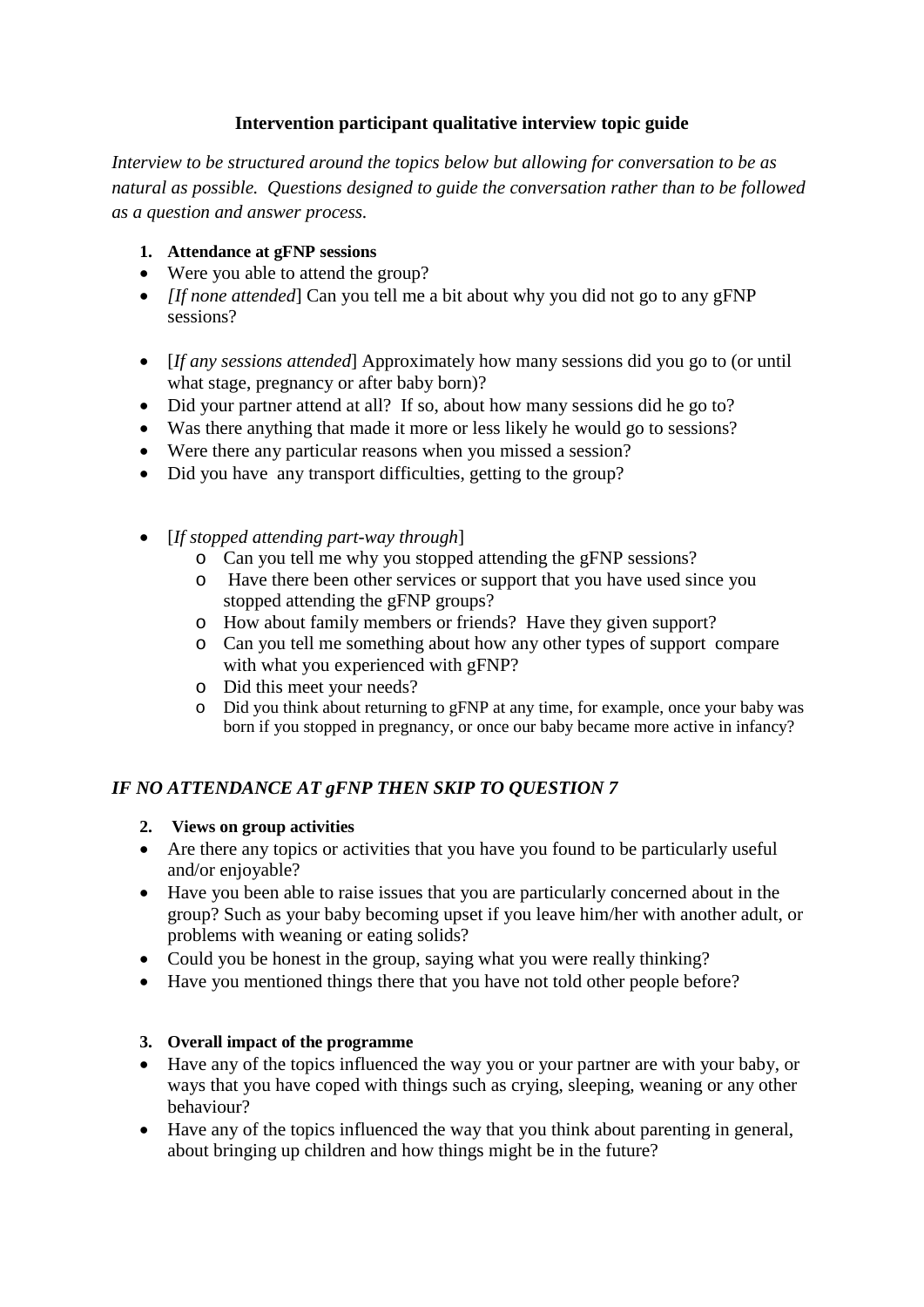#### **4. On a scale from 1 to 10 can you rate the difference going to the group has made to the way you are looking after your baby?**

*1= not at all, not learned anything new and have lots of other support anyway*

*10 = made all the difference in the world, it has helped me to be much more confident in the way that I care for my baby than I might have been*

 $1$  2 3 4 5 6 7 8 9 10

Can you tell me a bit more about why you made that rating? For example

- o Are there things you would have liked to learn about that were not covered?
- o Are there things about caring for a baby that you were worried about before you went to gFNP sessions?

#### **5. Relationships in the group**

- Now that you have finished your involvement in the gFNP programme, what do you think about:
	- o The Family Nurses running the group, what has your relationship with them been like over time? Was there any difference in your relationship with the Family Nurse midwife and the other Family Nurse?
	- o And your relationship with other mothers or fathers in the group?
	- o Do you have any special friends among the group members? If yes are you still in touch with them?
- What do you think about the way that the group works? For example are there any members who took up a lot of the time talking about their own issues, so you did not get a chance to say what you wanted?
- Are there things about being with other mums with similar aged babies that make the group especially helpful?

#### 6. **Overall thoughts about gFNP**

- Would you recommend Group FNP to others?
- If you could change anything about the way that the group is organised or the programme delivered what would it be?
- If you were asked to tell someone else about the group FNP programme, what would you say?

#### **7. Support offer as part of a research trial**

• You may remember that we are offering the group sessions as part of a large research project and that, at the moment, this is the only way that people can take part in this type of group. Do you think that joining and/ or taking part in the groups would be different if groups were routinely available for young pregnant women?

#### **8. Final thoughts**

Is there anything else that you would like to say about gFNP, or any of the other support that you have received while you were pregnant or up to your child's first birthday?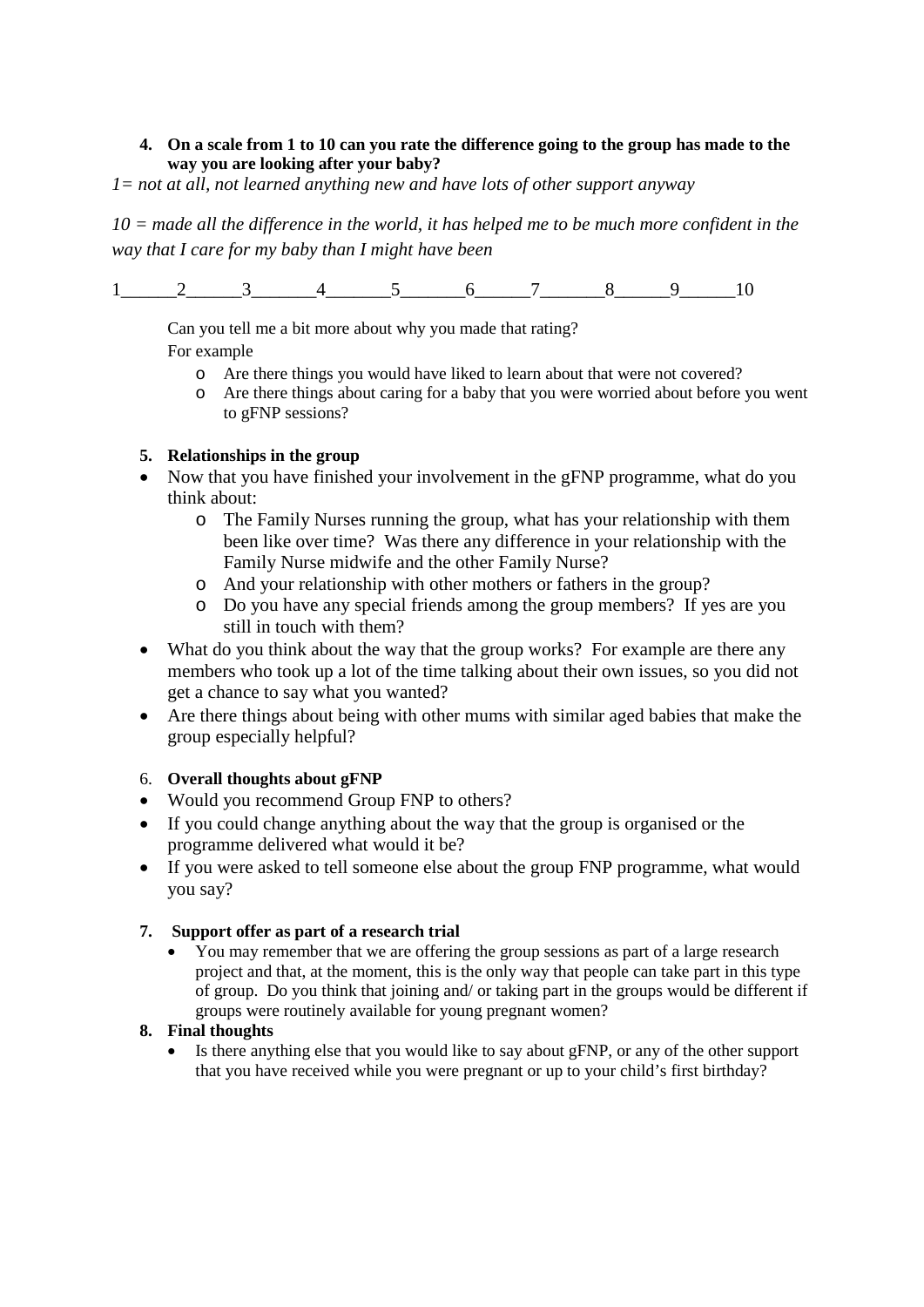



## *First Steps Study*

## **Family Nurse Qualitative Interview Information Sheet**

## **The study**

We would like to invite you to take part in our research study. Before you decide we would like you to understand why the research is being done and what it will involve for you. A researcher will go through the information sheet with you and answer any questions you have. This should take about 5 to 10 minutes. You may want to talk to others about the study. Part 1 of this sheet tells you the purpose of the study and what will happen if you take part. Part 2 gives you more detailed information about the conduct of the study. Ask us if there is anything that is not clear.

### **Part 1**

## **What is the purpose of the study?**

The research study is an evaluation of the impact of offering the Family-Nurse Partnership programme in a group, comparing families offered the support with those receiving usual services. The study is completely independent and separate from the actual service provision. If you do not wish to take part in the research, your employment as a Family Nurse will not be affected in any way.

### **Why have I been chosen?**

You have been involved in delivering the Group Family Nurse Partnership programme in one of the seven sites that have been part of the First Steps study. The delivery of gFNP for the First Steps Study has now been completed in your location.

### **Do I have to take part?**

No. You do not have to take part in this research, which is completely independent and separate from the service provision. If you agree to take part you can withdraw at any time without having to give a reason and your decision will not affect your ongoing employment as a Family Nurse. If you do decide to take part you will be given this information sheet to keep and be asked to sign a consent form to indicate that you agree to being interviewed.

### **What will happen to me if I take part?**

If you agree you will be asked to take part in one interview lasting about 45 minutes to one hour. It can take place at the FNP team office or at any other convenient location of your choice. Questions will be open-ended so that you can talk in your own words, as much or as little as you like. You will be asked about recruiting participants, your thoughts on the Family Nurse Partnership group and the way it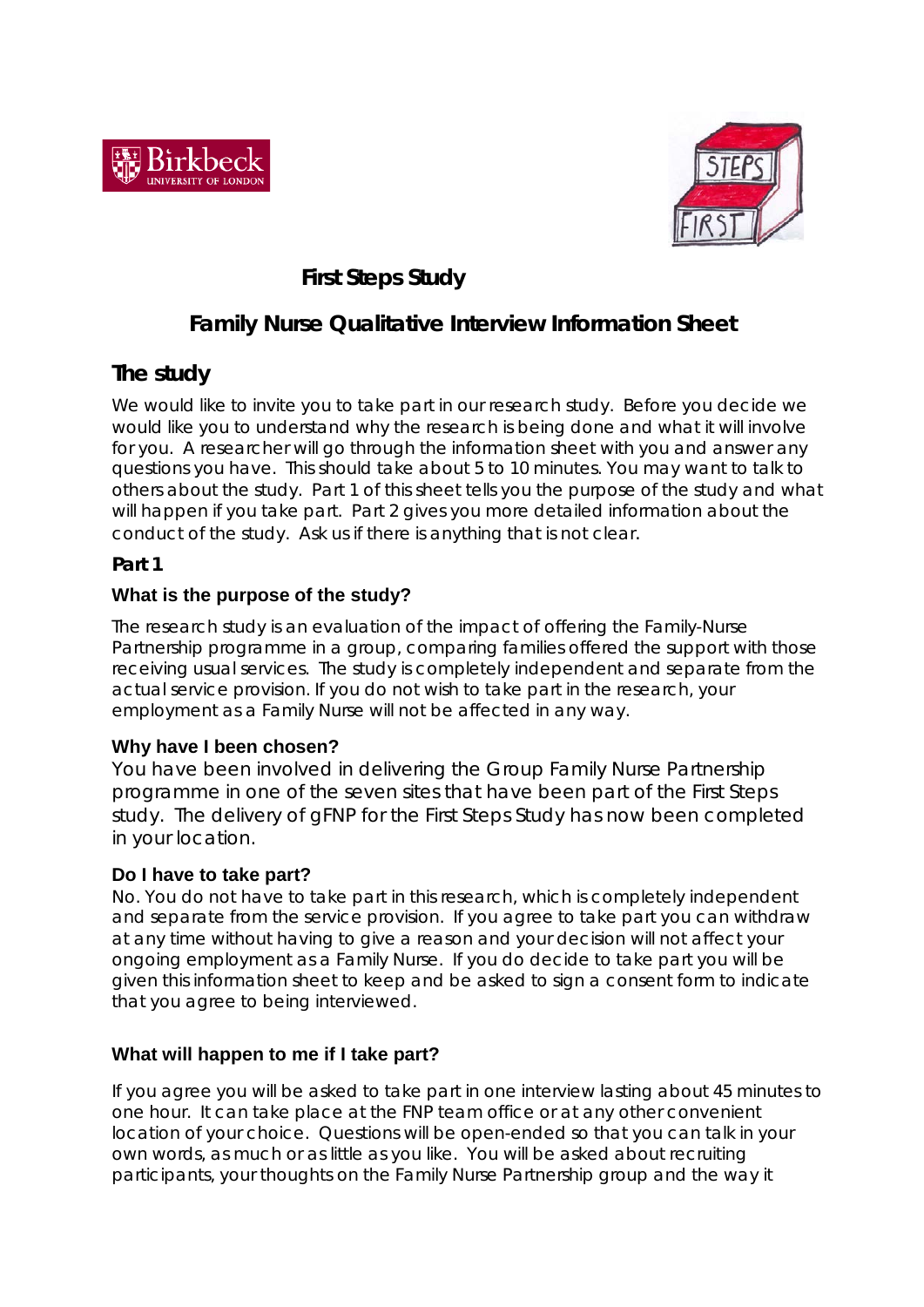works, how the group participants responded to the group setting, any changes that you perceived in parents or children and its strengths and weaknesses in your opinion. Questions will also cover your thoughts on reasons why some participants may have left the group and the potential for gFNP to be provided in the future. **We will not ask you to discuss named individuals.**

To allow the interview to be more natural, and avoid note taking, it will be audiorecorded and the conversation typed out later – with any names altered to make sure that individuals cannot be recognised. You can ask for the audio recording to be stopped at any time without having to give a reason. The information provided in your interview will not be shared with your employer or with your co-workers. Instead themes will be drawn out to assist in understanding the results of the First Steps study.

### **What are the possible disadvantages and risks of taking part?**

There should not be any disadvantages or risks to you. We find that most practitioners enjoy talking about their work experiences. If you do find any question difficult to answer you can stop the interview, or ask to move on to other topics.

### **What are the possible benefits of taking part?**

This is a new way of supporting mothers expecting a new baby and you are among the first practitioners in this role so your views will be important in finding out how the service is working and what its potential impact may be for parents and children. This should be of benefit to other practitioners and families in the future, guiding policy and practice.

### **What if there is a problem?**

Any complaint about the way you have been dealt with during the study or any possible harm you might suffer will be addressed. The detailed information on this is given in Part 2.

### **Will my taking part in the study be kept confidential?**

Yes. We will follow ethical and legal practice and all information about you will be handled in confidence. The details are included in part 2.

## **This completes Part 1**

If the information in Part 1 has interested you and you are thinking about taking part, please read the additional information in Part 2 before making any decision.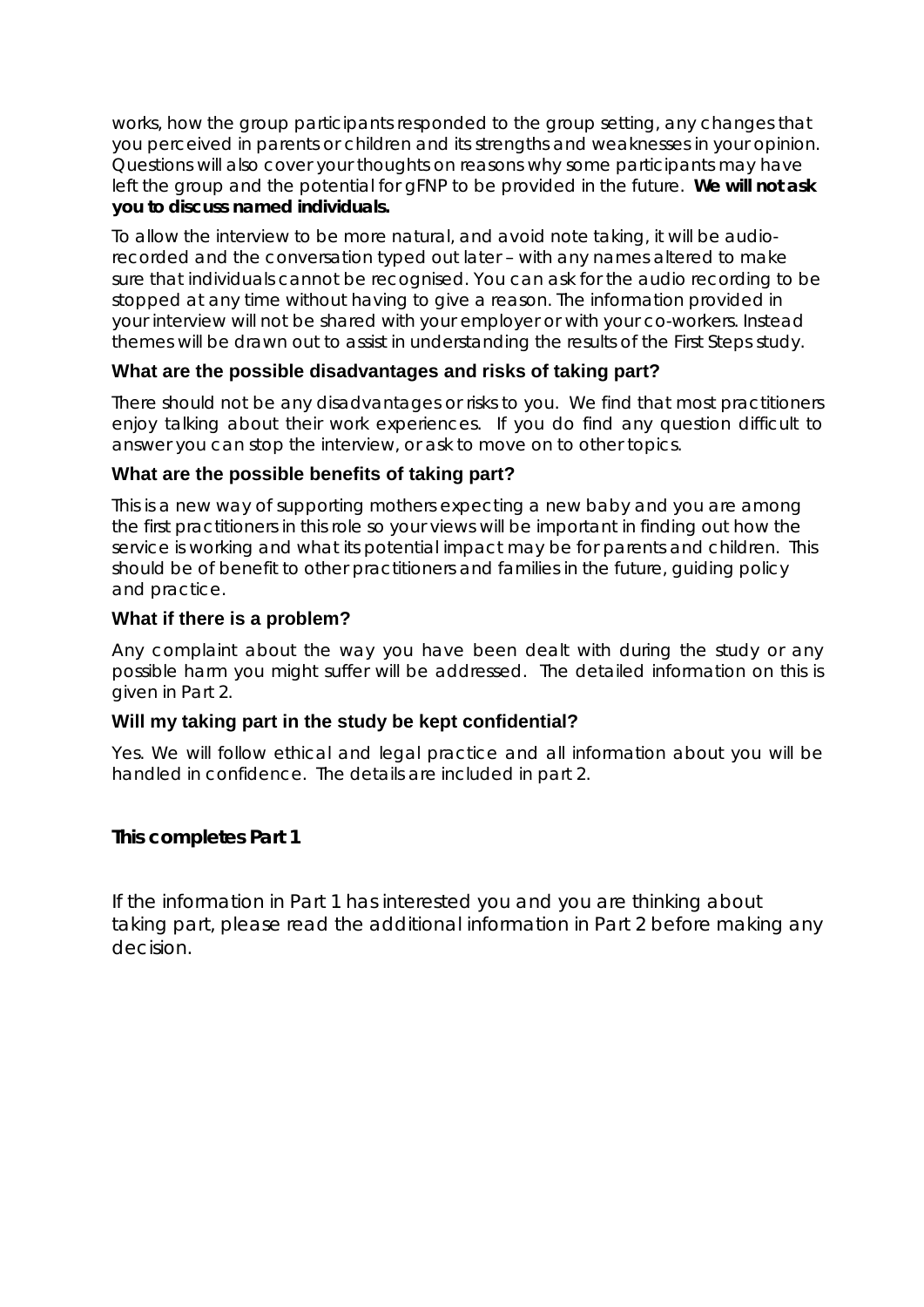### **First Steps RCT study of Family Nurse Partnership Groups**

## **Family Nurse Participant Information Sheet**

## **Part 2**

### **What will happen if I don't want to carry on with the study?**

If you sign the consent form and then do not want to carry on then let the researcher know and you will not be contacted for an interview. If you start the interview and then want to stop then let the researcher know. You do not have to give a reason and your employment with the Trust as a Family Nurse will not be affected in any way.

### **What if there is a problem?**

If you have a concern about any aspect of this study you can contact the study Director Jacqueline Barnes at 0207 079 0837. If you remain unhappy and wish to complain formally you can do this through your NHS Trust, first contacting your local FNP supervisor and then your Human Resources department.

### **Is the information confidential?**

Information about you will be kept strictly confidential and will have any identifying information such as your name removed. Participants are described in all research information only by a number and no one outside of the research team is given access to the information. Information is kept until research reports are written and published and then retained for five years after the completion of the study, at which time it is disposed of securely by shredding any paper documents and cleaning computer storage. No information about you will be shared with any other agency.

### **What will happen to the results of the study?**

The results of the study should be available a few months after all the groups have finished in each of the seven sites of the study, which will probably be in the Autumn of 2016. All quotes and other information will be anonymised so that the respondent cannot be identified. Results of the study will be presented in professional journals and in other formats for non-academic audiences.

### **Who is organising and funding the research?**

The Institute for the Study of Children, Families and Social Issues at Birkbeck, University of London is conducting the research and the NHS National Institute of Health research, Public Health Programme is funding the research. If you have any questions please do not hesitate to contact us on [firststepsinfo@bbk.ac.uk](mailto:firststepsinfo@bbk.ac.uk) or 0207 079 0823.

### **Who has reviewed the study?**

All research in the NHS is looked at by an independent group of people, called a Research Ethics Committee, to protect your interests. This study has been reviewed and given a favourable opinion by the South West (Frenchay) Research Ethics Committee.

Thank you for reading this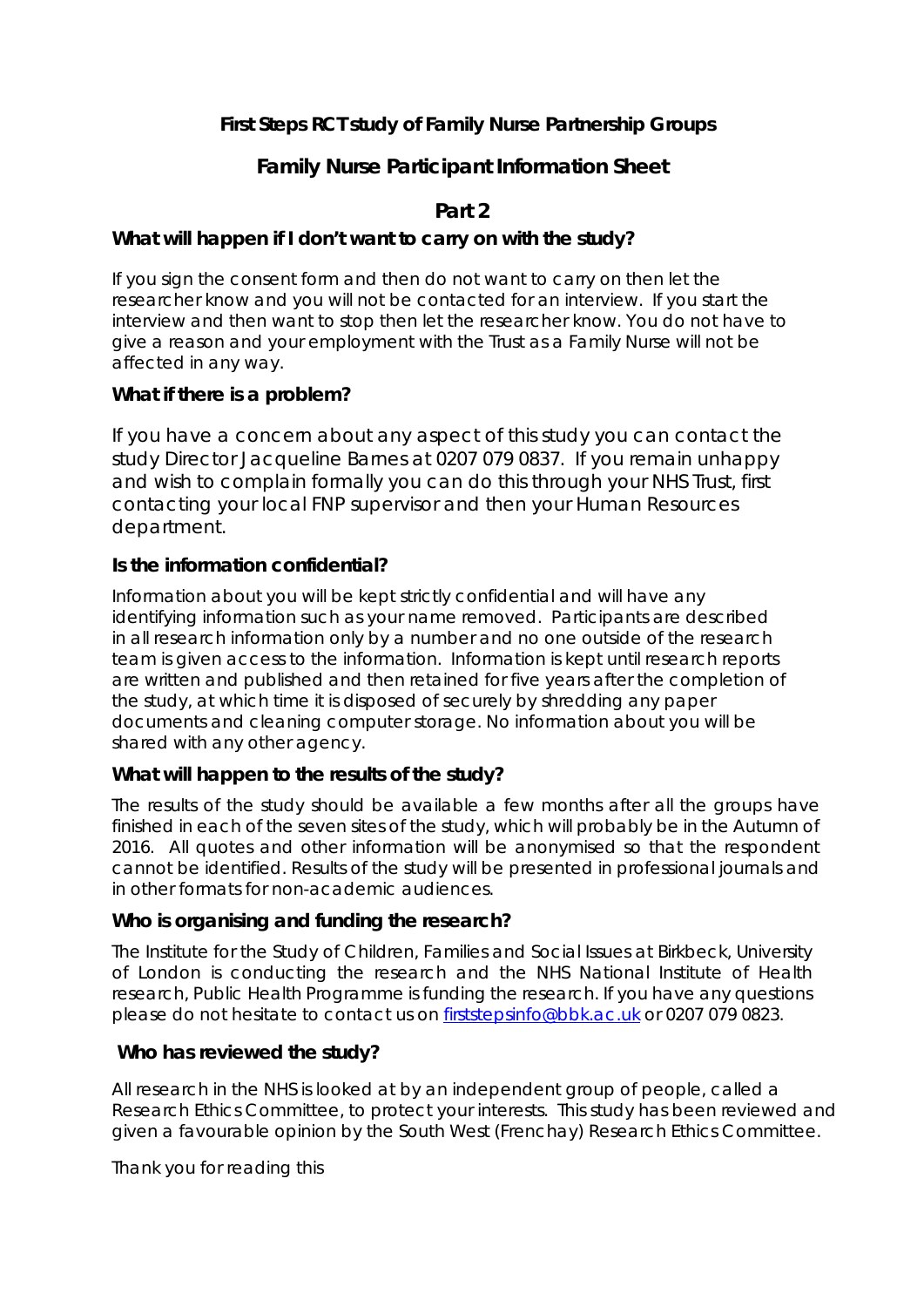### **Topic Guide, Qualitative Interview, Family Nurse**

*Interview to be conducted in a conversational style, covering the topics listed below but letting the discussion be as natural as possible.*

### A. **Participation**

We are interested in what might influence participation and retention over the course of the gFNP programme

1. What has attendance been like?

For the women? For their partners?

2. What are your views about a realistic attendance rate and a realistic group size?

3. Can you identify any client or partner characteristics or situations that have led to more or less attendance?

Prompts: Physical health; Mental health; Target child's health/behaviour; Other children in family; Other family responsibilities; Employment

4. What other factors do you think had an impact on attendance?

Prompts: Weather; Time of year; Location; Availability of transport public/private; Topics being covered; Other group members

5. Have you had to take any specific actions to increase retention? If so which do you think were the most effective?

Prompts: Home visits to clients; Telephone calls to clients; Arranging transport; Change of venue/adaptation of venue; Change of day or time; Adapting content

### B. **Encouraging Self care**

One aspect of the Centering Pregnancy approach incorporated into gFNP is that women are considered to be active contributors in the sessions in order that they can learn from each other.

6. What was your experience of the women being active in their routine midwifery care?

Prompts: What do you think about this aspect of gFNP? Did you encourage this? How did the clients in your groups respond? Did anything surprise you about this aspect of gFNP? Is there anything else that you want to mention about self-care in pregnancy?

7. And once the babies were born, what are your thoughts about encouraging mothers and fathers to be involved in checking their baby's development?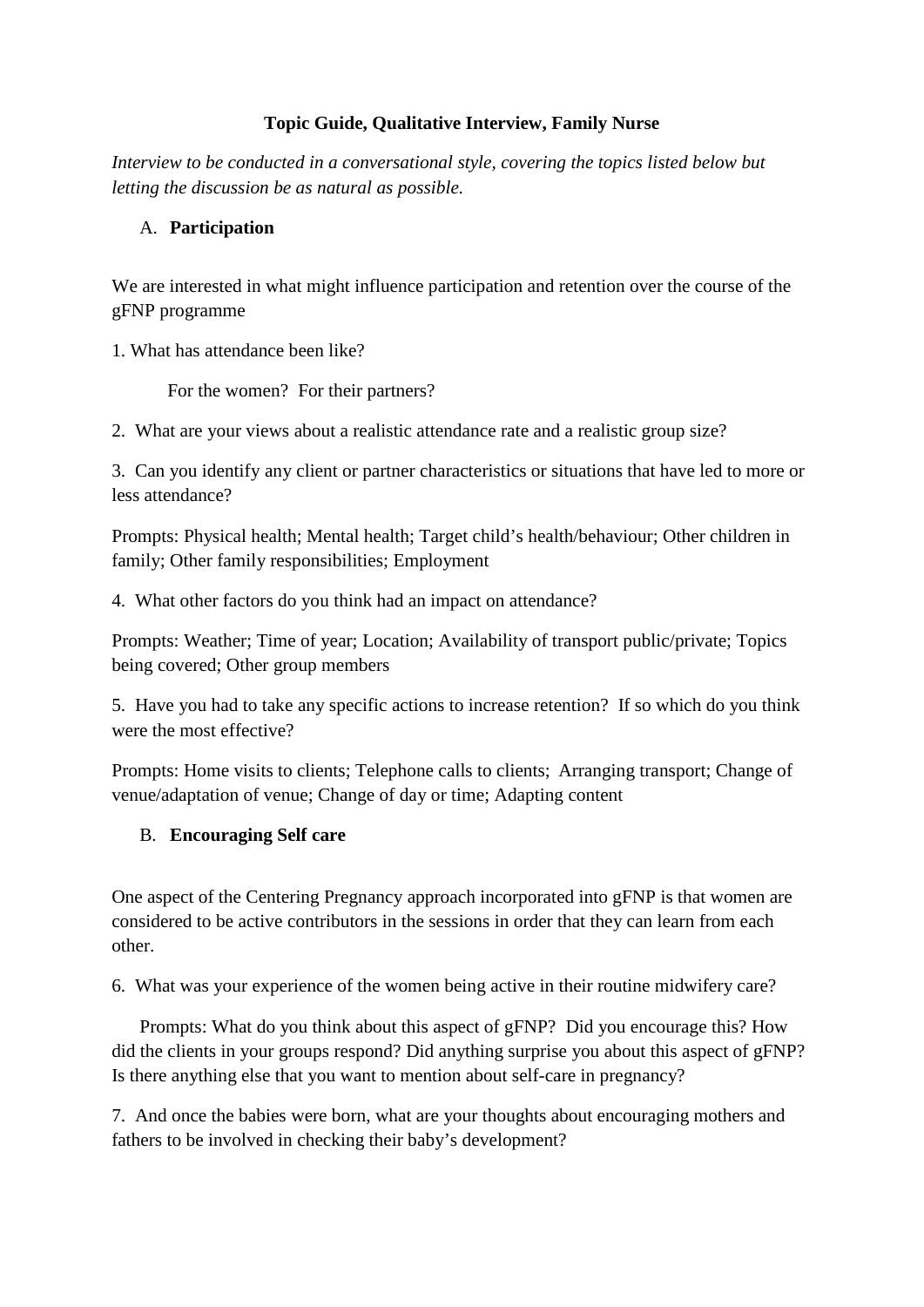Prompts: How well did this work in your groups? Were there any difficulties? Do you think there are some benefits to this, and could there be any drawbacks?

### **C. Possible impacts of gFNP**

8. What are your thoughts about providing midwifery care in the groups. Do you think this had any impact for group members on antenatal health, or their experience of labour and delivery?

Was there any aspect of the midwifery care that was particularly relevant?

Prompts: Encouraging women to carry out checks? Seeing one midwife regularly? Knowing they could contact their FN midwife with queries?

9. Have you noticed ways that taking part in gFNP has contributed to mothers' confidence with their infants? (details)

And to fathers' confidence? (details)

10. Are there any materials or other resources that were particularly relevant to any perceived impacts on confidence?

If specific resources are names, ask why they seemed especially effective?

11. Can you now think about the ways mothers (and fathers) managed any aspect of their infants' behaviour (e.g. crying, sleeping, feeding, weaning, misbehaviour)?

Are there ways that you think gFNP materials of discussions had an impact you have noticed on parents dealing with these or other aspects of their child's behaviour?

If so which materials or other resources content of the sessions, comments from other members of the group, were particularly relevant to having an impact?

12. Were any impacts you noticed on parenting related to specific parent characteristics (e.g. age, whether partner attended, first time parent etc.)

13. As well as parenting, the programme is designed to have an impact on child health and development. In your opinion has taking part in gFNP contributed to the health and development of the infants?

Prompts infant health: Infections; Immunisations; Appropriate weight; Healthy diet; Smoke free home; Safety, accidents

Prompts infant development: Language; Gross motor skills (e.g. more outdoor play); Cognitive (e.g. more stimulation);Sociability (e.g. able to play with other children); Behaviour